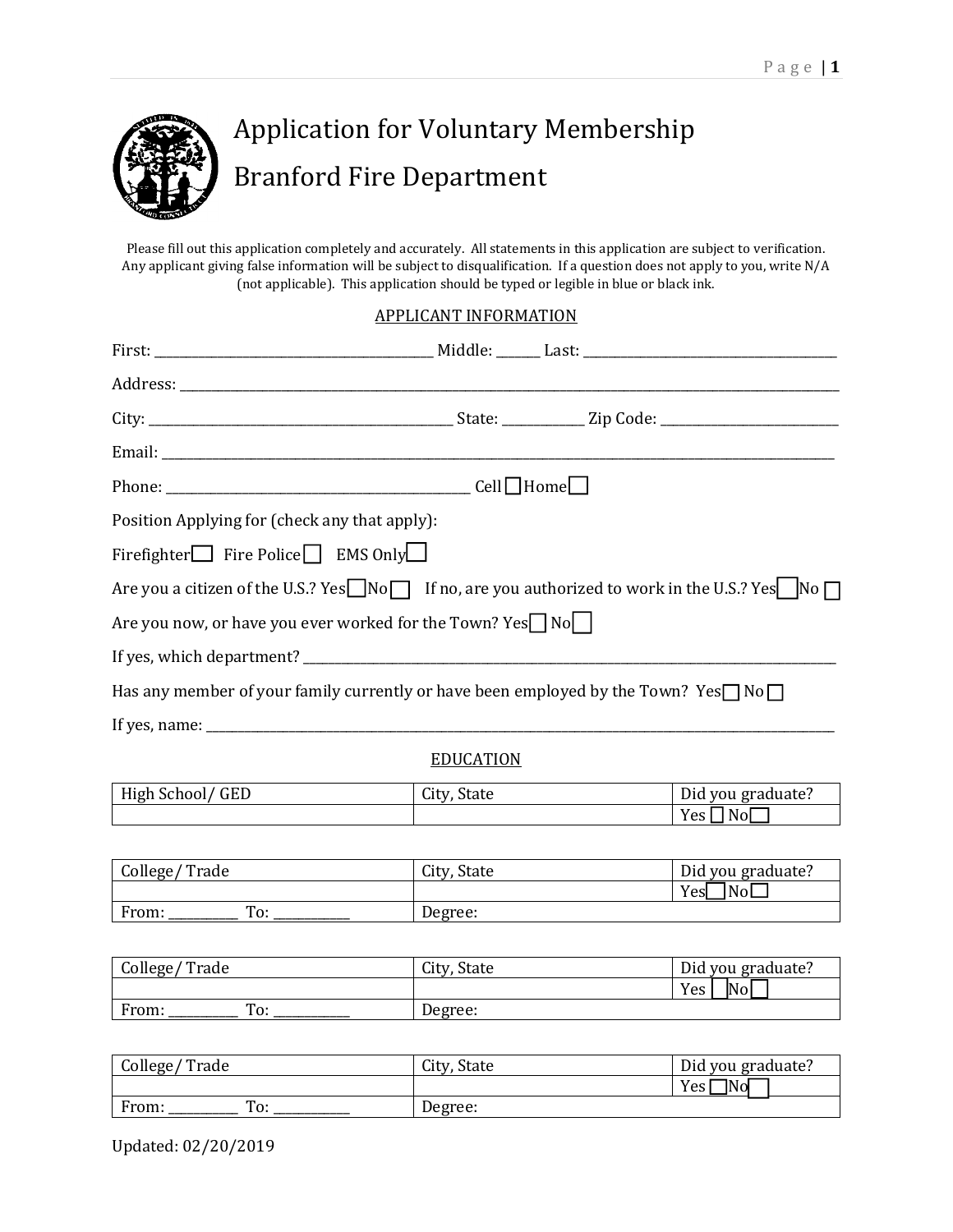#### PREVIOUS EMPLOYMENT

| List all employment, beginning with most recent. You may attach a resume in addition to this application. |
|-----------------------------------------------------------------------------------------------------------|
|                                                                                                           |
|                                                                                                           |
|                                                                                                           |
|                                                                                                           |
|                                                                                                           |
|                                                                                                           |
|                                                                                                           |
|                                                                                                           |
|                                                                                                           |
|                                                                                                           |
|                                                                                                           |
| May we contact as a reference: Yes Non Reason for Leaving: _____________________                          |
|                                                                                                           |
|                                                                                                           |
|                                                                                                           |
|                                                                                                           |
|                                                                                                           |
|                                                                                                           |
|                                                                                                           |
| May we contact as a reference: Yes NoO Reason for Leaving: _____________________                          |
| <b>OTHER LICENSES/ SKILLS</b>                                                                             |
|                                                                                                           |
|                                                                                                           |
|                                                                                                           |
| Please list any licenses, certifications, skills, or equipment, which may be helpful for the position in  |
|                                                                                                           |
| ,我们的人们就会在这里的人们,我们也不会在这里的人们,我们也不会在这里的人们,我们也不会在这里的人们,我们也不会在这里的人们,我们也不会在这里的人们,我们也不会                          |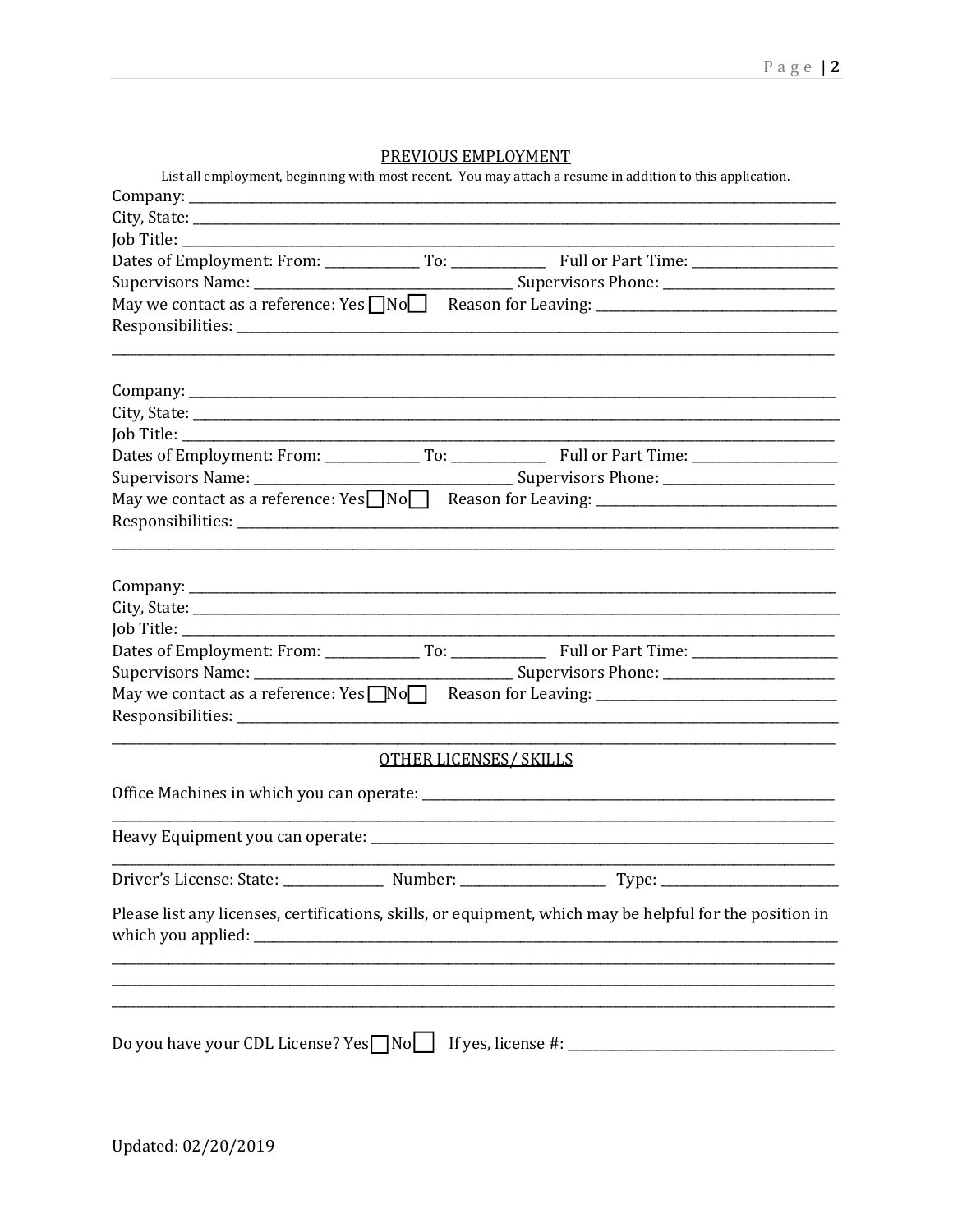#### PROFESSIONAL REFERENCES

| Years Known: ______________________ |
|-------------------------------------|
|                                     |
|                                     |
|                                     |
|                                     |

I affirm that the attached application contains no misrepresentations, or falsifications, omissions, or concealment of material fact, and that the information given by me is true and complete to the best of my knowledge and belief. I am aware that statements made by me on this application are subject to later investigation. I am further aware that should any investigation disclose any such misrepresentations, falsifications, omission or concealment of material fact, my application may be rejected and my name removed from the eligible lists. If already appointed, I may be dismissed.

I hereby authorize and voluntarily release the Town of Branford to conduct any necessary inquiries and collect any necessary information as to my character, reputation, and ability to perform in the voluntary membership position I am applying for, including but not limited to: review of my educational and employment references and background, a criminal conviction history check, a consumer report or investigative consumer report (which will comply with the Fair Credit Reporting Act). I release from any liability any and all former employers or educators, or personal references or other references who supply the Town of Branford with information about my background, education or employment history. I also authorize the release of copies of any such aforementioned records to the Town of Branford.

All volunteers of the Town of Branford have the right to resign from their membership at any time, for any reason, or for no reason at all, with or without advance notice. The Town of Branford retains the same right with respect to termination of any volunteer's membership. No manager, supervisor or other individual of the Town of Branford has authority to make a commitment of guaranteed or continuing voluntary membership to you, and no document or publication of the Town of Branford should be interpreted to make such a guarantee. Nothing stated by the Town of Branford, in writing or orally, during the interview and/or hiring process is to be construed as creating a contract between the person applying for voluntary membership and the Town of Branford.

I have read, understand and agree to the foregoing.

Applicant Name: \_\_\_\_\_\_\_\_\_\_\_\_\_\_\_\_\_\_\_\_\_\_\_\_\_\_\_\_\_\_\_\_\_\_\_\_\_\_\_\_\_\_\_\_\_\_\_\_\_\_\_\_\_\_\_\_\_\_ Date: \_\_\_\_\_\_\_\_\_\_\_\_\_\_\_\_\_\_\_

Signature: \_\_\_\_\_\_\_\_\_\_\_\_\_\_\_\_\_\_\_\_\_\_\_\_\_\_\_\_\_\_\_\_\_\_\_\_\_\_\_\_\_\_\_\_\_\_\_\_\_\_\_\_\_\_\_\_\_\_\_\_\_\_\_\_\_\_\_\_\_\_\_\_\_\_\_\_\_\_\_\_\_\_\_\_\_\_\_\_\_\_\_\_\_\_\_\_\_\_\_\_\_\_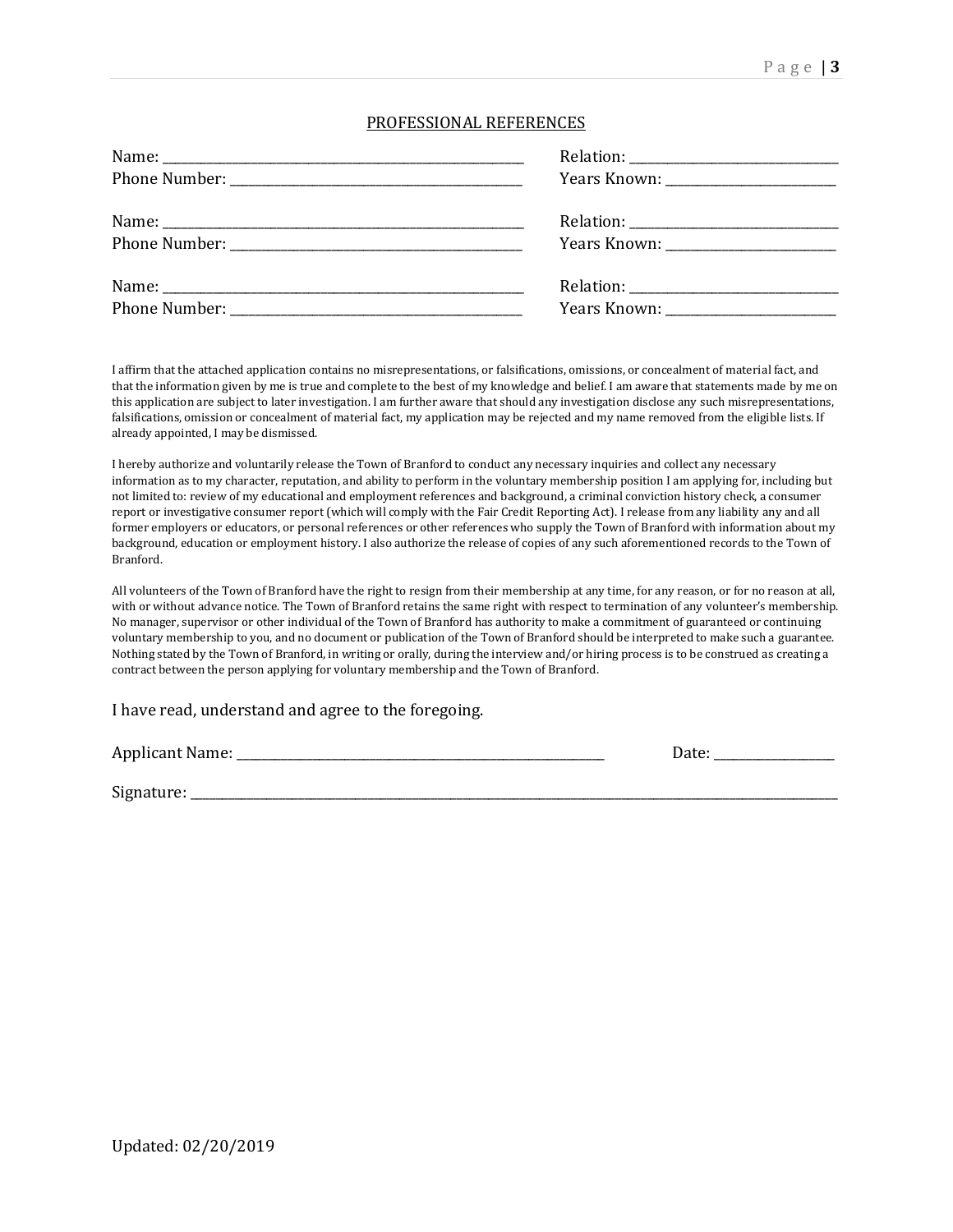#### TOWN OF BRANFORD NOTICE TO APPLICANTS AND EMPLOYEES

#### **EEO**

The Town of Branford is an Equal Opportunity Employer. State and Federal law prohibit discrimination on the basis of race, color, religious creed, age, sex, sexual preference, marital status, national origin, ancestry, present or past history of mental or physical disability, except in cases of a bona fide occupational qualification.

#### **PHYSCIAL EXAMINATION AND DRUG TEST**

I understand that, upon receiving a conditional offer of membership from the Town of Branford, I may be required to pass a physical examination prior to beginning active membership status to verify ability to meet the requirements. The Town of Branford is a drug free workplace. The Town of Branford requires successful completion of a urinalysis drug test as part of its screening process. Drug tests are conducted by an outside professional laboratory.

#### **DISABILITY ACCOMODATIONS**

Under the Americans with Disabilities Act, the Town of Branford is required to provide reasonable accommodations to qualified disable applicants and employees for the employment process. Reasonable accommodations will be provided upon request to qualified disabled persons if such accommodations are necessary for applicants to compete equitably in the employment process, or for an employee to perform the essential functions of his or her membership position. Requests for such accommodations should be made in a timely fashion to the Human Resources Department so that the Town of Branford can make any necessary arrangements.

#### **NOTICE OF BACKGROUND CHECK AND FAIR CREDIT ACT DISCLOSURE**

As part of the hiring process, the Town of Branford will conduct a background check. If you are hired, the Town of Branford may also conduct a background check in deciding whether to continue your membership and when making other decisions directly affecting you.

Because we are required to notify applicants of our policies, we ask that you sign and date this notice.

#### **YOUR APPLICATION WILL BE CONSIDERED INCOMPLETE IF THIS NOTICE IS NOT SIGNED AND DATED**

Applicant Name: \_\_\_\_\_\_\_\_\_\_\_\_\_\_\_\_\_\_\_\_\_\_\_\_\_\_\_\_\_\_\_\_\_\_\_\_\_\_\_\_\_\_\_\_\_\_\_\_\_\_\_\_\_\_\_\_\_\_ Date: \_\_\_\_\_\_\_\_\_\_\_\_\_\_\_\_\_\_\_

Signature:

Please send completed application, references, and any licenses or certifications to:

### **careers@branford-ct.gov**